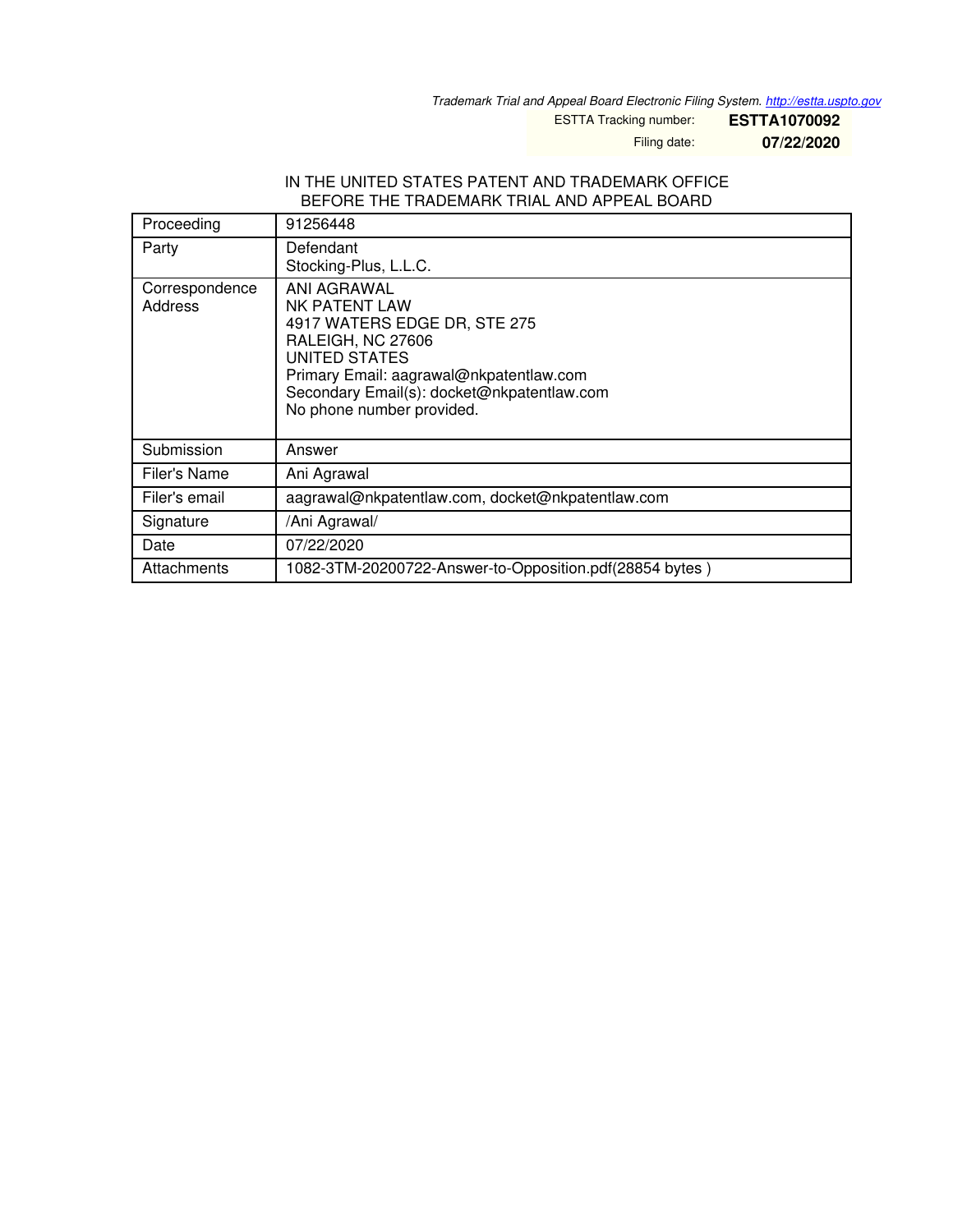## **IN THE UNITED STATES PATENT AND TRADEMARK OFFICE BEFORE THE**

# **TRADEMARK TRIAL AND APPEAL BOARD**

| <b>GENERAL MILLS IP HOLDINGS II,</b> |            |                          |
|--------------------------------------|------------|--------------------------|
| LLC,                                 |            | Opposition No.: 91256448 |
|                                      | Opposer,   |                          |
|                                      | V.         | Serial No.: 88/769713    |
| STOCKING-PLUS, L.L.C.,               |            | Mark: TRIQ               |
|                                      | Applicant. |                          |
|                                      |            |                          |

## **APPLICANT'S ANSWER TO NOTICE OF OPPOSITION**

Commissioner for Trademarks P.O. Box 1451 Alexandria, VA 22313-1451

Dear Sir or Madam:

 Applicant STOCKING-PLUS, L.L.C ("Applicant"), a North Carolina company, located and doing business at 1905 Indianwood Court, Raleigh, NC 27604, hereby answers the Notice of Opposition ("Notice") filed by GENERAL MILLS IP HOLDINGS II, LLC ("Opposer") against Application Serial No. 88/769713 ("Application") as set forth below.

 Answering the first unnumbered paragraph of the Notice, Applicant admits that the mark TRIQ ("Applicant's Mark") is the subject of Application Serial No. 88/769713, which Applicant filed on January 22, 2020 and which was published for opposition in the Official Gazette on May 19, 2020. Applicant denies the remaining allegations contained in the first unnumbered paragraph of the Notice.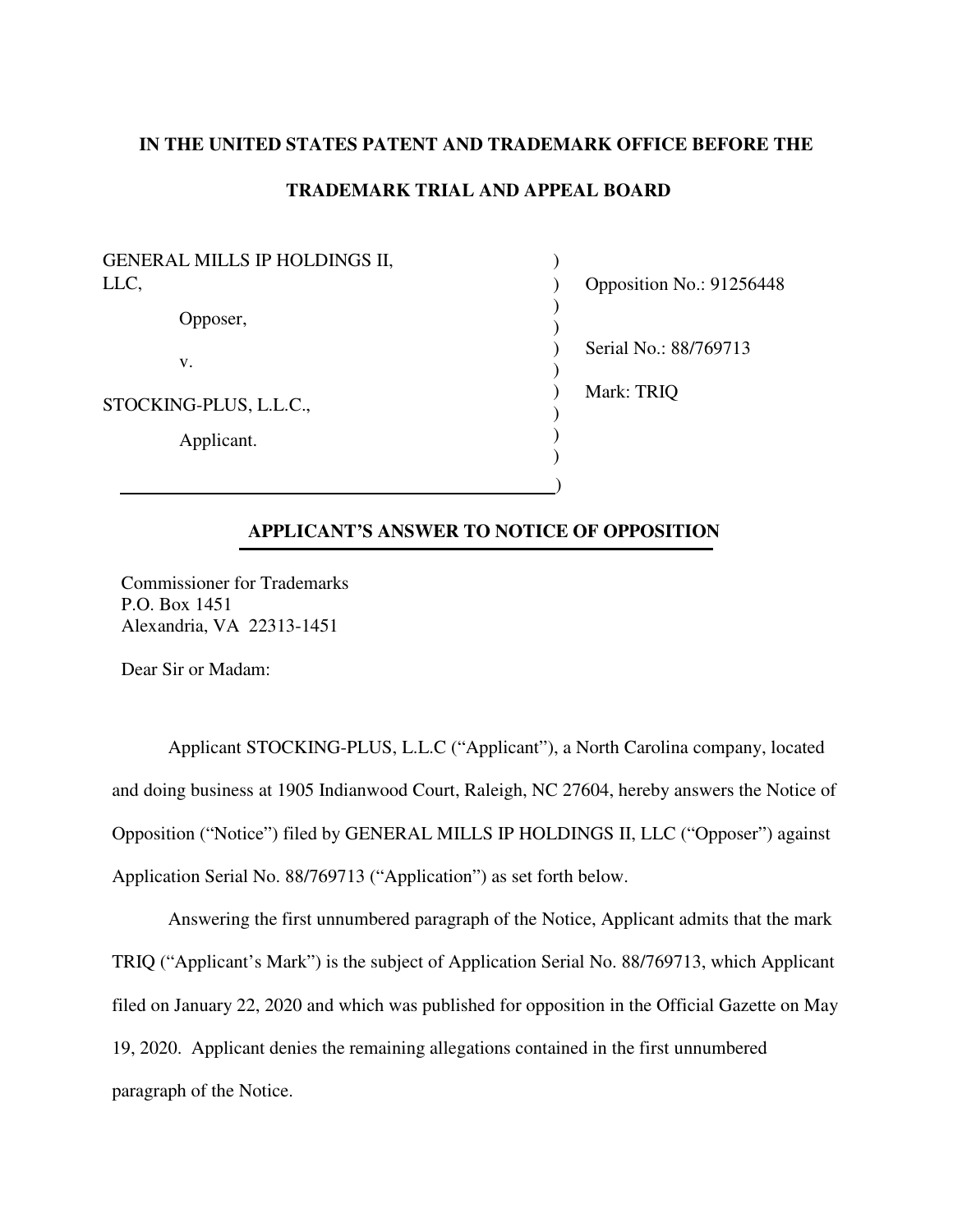1. Answering Paragraph 1 of the Notice, Applicant lacks knowledge or information sufficient to form a belief as to the truth or falsity of the allegations contained in Paragraph 1 of the Notice, and therefore, on that basis denies the allegations contained therein.

2. Answering Paragraph 2 of the Notice, Applicant lacks knowledge or information sufficient to form a belief as to the truth or falsity of the allegations contained in Paragraph 2 of the Notice, and therefore, on that basis denies the allegations contained therein.

3. Answering Paragraph 3 of the Notice, Applicant lacks knowledge or information sufficient to form a belief as to the truth or falsity of the allegations contained in Paragraph 3 of the Notice, and therefore, on that basis denies the allegations contained therein.

4. Answering Paragraph 4 of the Notice, Applicant lacks knowledge or information sufficient to form a belief as to the truth or falsity of the allegations contained in Paragraph 4 of the Notice, and therefore, on that basis denies the allegations contained therein.

5. Answering Paragraph 5 of the Notice, Applicant lacks knowledge or information sufficient to form a belief as to the truth or falsity of the allegations contained in Paragraph 5 of the Notice, and therefore, on that basis denies the allegations contained therein.

6. Answering Paragraph 6 of the Notice, Applicant lacks knowledge or information sufficient to form a belief as to the truth or falsity of the allegations contained in Paragraph 6 of the Notice, and therefore, on that basis denies the allegations contained therein.

7. Answering Paragraph 7 of the Notice, Applicant lacks knowledge or information sufficient to form a belief as to the truth or falsity of the allegations contained in Paragraph 7 of the Notice, and therefore, on that basis denies the allegations contained therein.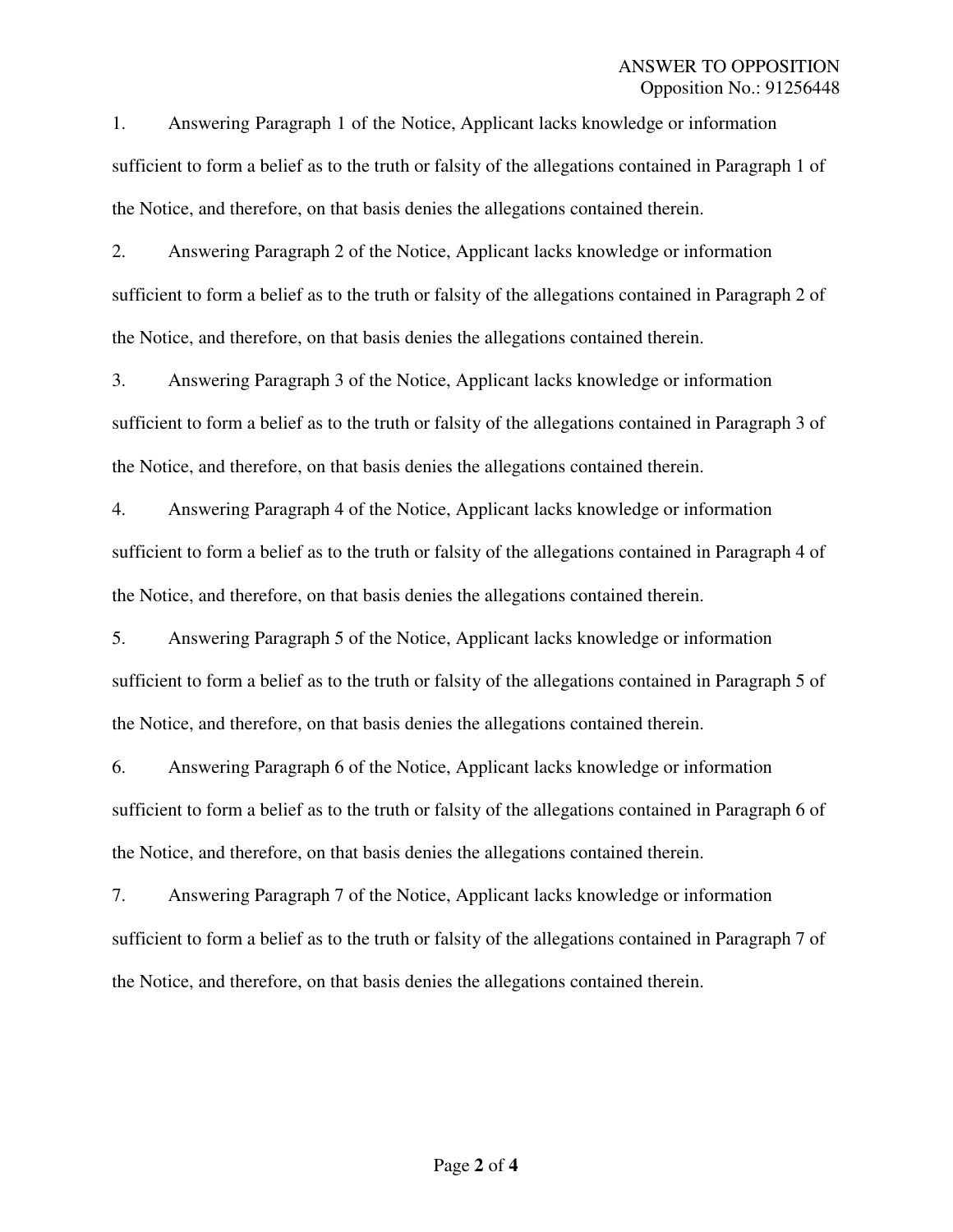8. Answering Paragraph 8 of the Notice, Applicant admits that the United States Patent and Trademark ("PTO") records identify Applicant's Mark as having 1(b), intent-to-use, status as of the date of this Answer.

9. Answering Paragraph 9 of the Notice, Applicant denies the allegations contained therein.

10. Answering Paragraph 10 of the Notice, Applicant denies consent or permission from Opposer is required to use Applicant's Mark. To the extent any such consent or permission is required, Applicant admits that it has not explicitly received any such consent or permission.

11. Answering Paragraph 11 of the Notice, Applicant denies the allegations contained therein.

12. Answering Paragraph 12 of the Notice, Applicant denies the allegations contained therein.

13. Answering Paragraph 13 of the Notice, Applicant denies the allegations contained therein.

# **AFFIRMATIVE DEFENSES**

 Applicant alleges the following affirmative defenses. There may be additional affirmative defenses to the claims in the Notice that are currently unknown to Applicant. Therefore, Applicant reserves the right to amend its Answer to the Notice to allege additional affirmative defenses in the event that discovery of additional information indicates they are appropriate.

#### **FIRST AFFIRMATIVE DEFENSE**

The Notice fails to state a claim for which relief can be granted.

# **SECOND AFFIRMATIVE DEFENSE**

 The claims in the Notice are barred by the doctrine of laches, acquiescence, waiver, and/or estoppel.